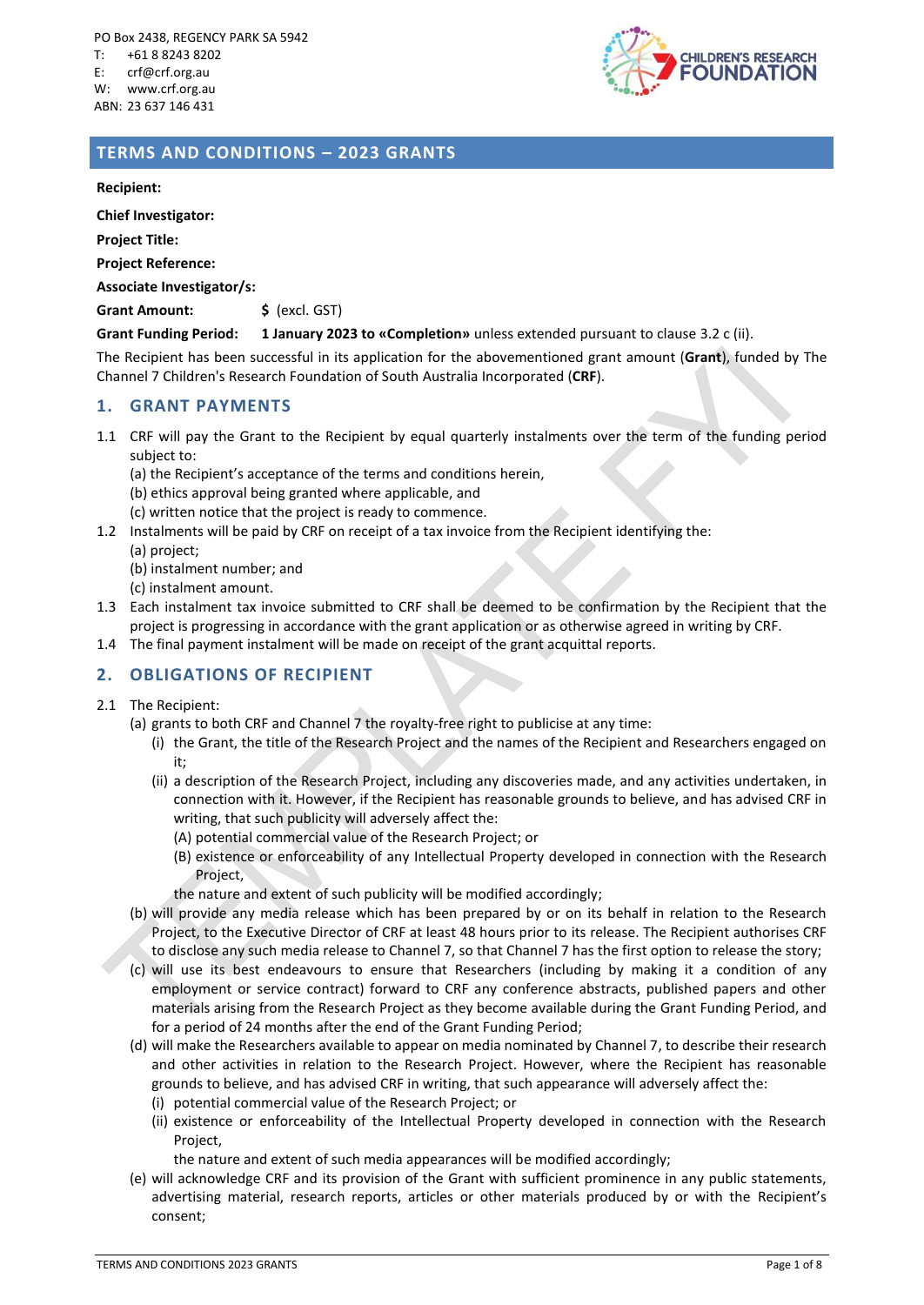- (f) will conduct the Research Project in accordance with the research plan and statement of activities set out in the Grant application form;
- (g) will use its best endeavours to achieve the expected outcomes of the Research Project set out in the Grant application form;
- (h) will conduct the Research Project in accordance with all applicable laws, regulations, guidelines (including without limitation any applicable *National Health and Medical Research Council* guidelines) and industry codes of conduct;
- (i) will obtain and maintain all required licences, permits, legal and ethical approvals and clearances in relation to the Research Project (including without limitation any required licence under the Gene Technology Act 2000 (Cth) and any ethics committee approvals – evidence of which is to be provided to CRF);
- (j) will not materially vary the activities undertaken in accordance with the Research Project, without CRF's prior written consent.

#### 2.2 The Recipient warrants that:

- (a) it has the necessary qualifications and experience to undertake the Research Project;
- (b) it will devote its efforts and attention to the performance of the Research Project;
- (c) it will complete the Research Project in a timely and efficient manner, and within the Project Duration;
- (d) information disclosed in any expression of interest, or application form, for the Grant is true and correct and not misleading, whether by the inclusion of information, omission of information, or both;
- (e) the Grant will only be used for purposes and expenses which have been authorised by CRF. Funding will not be used for purposes which include, but are not limited to:
	- (i) capital works or the acquisition of major equipment;
	- (ii) remuneration or other salaries for investigators working on the Research Project;
	- (iii) remuneration for any Board member or committee member of the Recipient;
	- (iv) stipends or other similar payments to postgraduate students working on the Research Project;
	- (v) travel expenses for attendance at conferences or consultation with other experts; or
	- (vi) professional advice on the implications of this Agreement, or the assumption of any obligations under it;
- (f) entry into this Agreement and performance of any of its obligations, will not cause the Recipient to breach any of its obligations to a third party;
- (g) the Research Project has not been funded from any other grant giving body or institution;
- (h) if the Research Project receives funding from any other grant giving body or institution, the Recipient will immediately notify the Executive Director of CRF and funding from CRF for the Research Project will be discontinued and refunded to it under clause 7.2(a); and
- (j) it will not deduct any institutional or administrational levy from the Grant.

## **3. REPORTING**

- 3.1 The Recipient will keep complete and accurate accounts and records (**Records**), separate from any other accounts and records of the Recipient's business, detailing:
	- (a) its expenditure of the Grant, in accordance with accepted Australian accounting standards;
	- (b) its receipt of any revenue in relation to the Research Project (including any Commercialisation revenue), in accordance with accepted Australian accounting standards; and
	- (c) progress on the achievement of any key milestones or activities for the Research Project.

The Recipient will provide copies of such Records upon request by CRF from time to time. CRF is entitled to use any information gleaned from such records, for the purposes of reporting, corporate governance or detection of any breaches of this Agreement.

- 3.2 Within 60 days after the end of the Grant Funding Period (which, subject to any extension granted under clause 3.2(c), ends on 31 December of the relevant Grant Funding Period), the Recipient must provide to CRF:
	- (a) a one-page summary, in layman's terms, setting out the key outcomes achieved in relation to the Research Project;
	- (b) a summary of any Intellectual Property in the Research Project Outcomes which the Recipient intends to Commercialise;
	- (c) a completed Grant Acquittal Form, attaching specified information and verifying (amongst other matters) all expenditure of the Grant and accompanied by either:
		- (i) any unexpended portion of the Grant, which remains as at the end of the Grant Funding Period; or
		- (ii) a written application to the Executive Director of CRF, requesting an extension to the Grant Funding Period by no more than twelve (12) months. For the avoidance of doubt, the Executive Director of CRF may grant or refuse the request in his or her absolute discretion.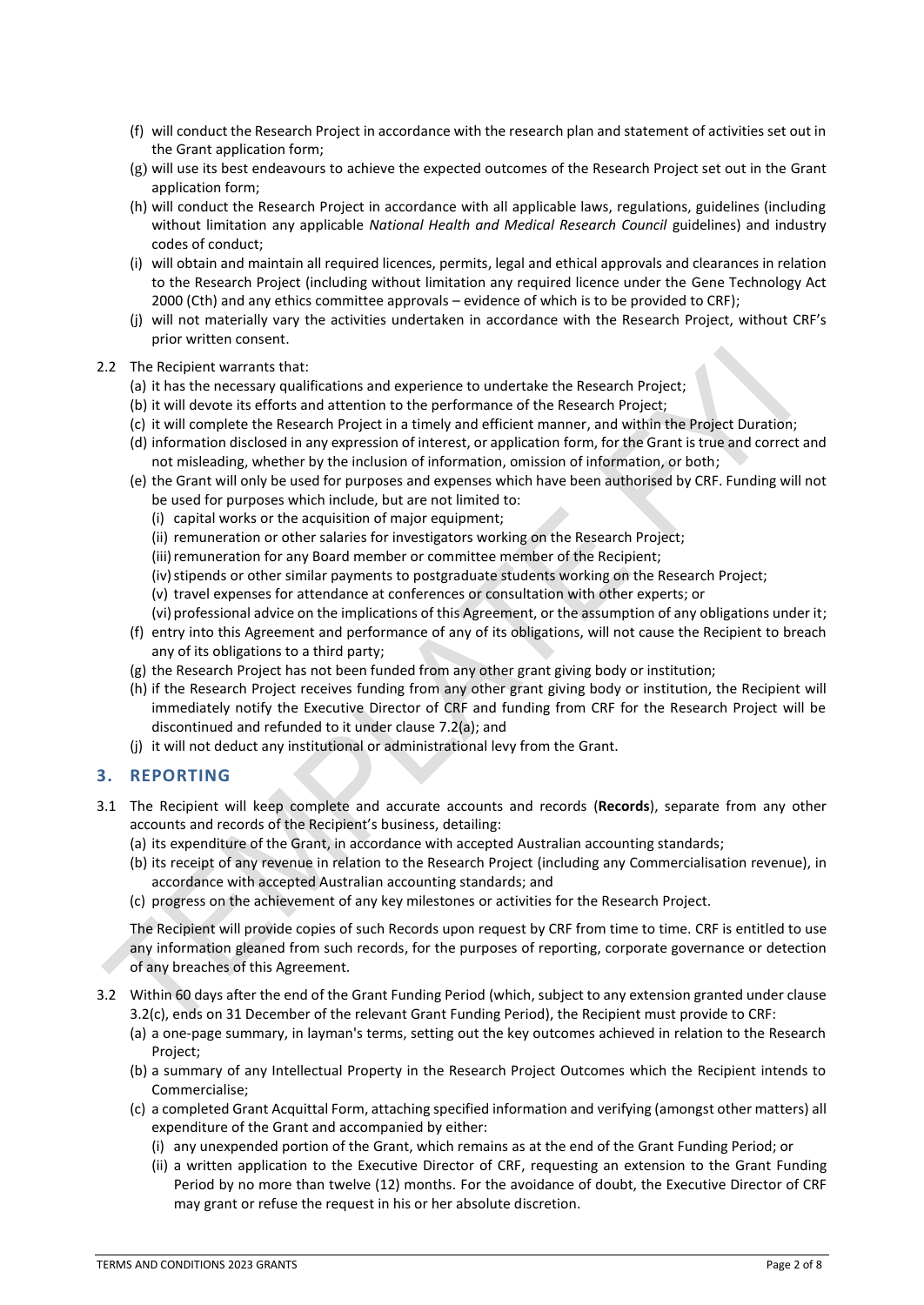3.3 The Recipient will make itself, and its authorised representatives, available to attend meetings upon CRF's reasonable request, to review the performance and progress of any activities to be undertaken during the Research Project.

## **4. INTELLECTUAL PROPERTY**

- 4.1 Subject to clause 4.4, the Recipient owns all Intellectual Property arising from the conduct of the Research Project.
- 4.2 The Recipient grants to CRF the licence rights (if any) set out in Schedule 1 in relation to any Intellectual Property arising from the Research Project. If no licence rights are set out in Schedule 1, the parties agree that the Recipient will only be required to license the Intellectual Property set out in clause 4.4.
- 4.3 The Recipient will ensure that any individual engaged to work upon, or contribute to the Research Project (**Person**):
	- (a) agrees not to enforce any Moral Rights in works that they may develop during the Research Project; and
	- (b) consents to CRF and to the extent necessary, Channel 7:
		- (i) using the works without identifying the Person as their author; and
		- (ii) modifying, altering, adapting or otherwise changing the original form (not the findings) of the works, as CRF and/or Channel 7 deem fit for the purpose of communicating the outcomes of the research to a broad public audience.
- 4.4 For any third party Intellectual Property which is used or incorporated within any Intellectual Property produced by the Recipient **(Third Party Material)**, the Recipient must use its best endeavours to:
	- (a) ensure that it is entitled to use the Third Party Material, and to grant CRF and Channel 7 rights to use the Third Party Material, by virtue of a licence or other lawful arrangement; and
	- (b) notify CRF of the existence of such Third Party Material, who owns it, the basis on which the Recipient is entitled to use it and the extent to which CRF and Channel 7 are entitled to use it.
- 4.5 The Recipient shall immediately notify CRF if it becomes aware of any suspected, threatened or actual infringement of any Third Party Material, by reason of the rights of use granted to CRF and Channel 7 under this Agreement.
- 4.6 In this Agreement:
	- (a) **Intellectual Property** means all intellectual property, including but not limited to:
		- (i) patents, copyright, trademarks, registered designs, trade secrets, know-how, circuit layouts, plant variety rights, any right to have confidential information kept confidential, and all other rights resulting from intellectual activity in the industrial, scientific, literary or artistic fields; and
		- (ii) any application for, and the right to apply for, registration of any of the rights referred to in paragraph (a).
	- (b) **Moral Rights** means rights:
		- (i) to be attributed as the author of a work;
		- (ii) not to have authorship of a work falsely attributed to someone else; and
		- (iii) not to have work subjected to derogatory treatment,

pursuant to the Copyright Act 1968 (Cth) and laws of any other applicable jurisdictions, providing the same or similar rights.

# **5. ROYALTIES**

- 5.1 The Recipient must pay to CRF the royalties (if any) set out in Schedule 2, in the manner and on the terms set out in that Schedule, on the GST-exclusive revenue received by the Recipient from Commercialisation of any part of the Research Project Outcomes.
- 5.2 If no royalties are specified in Schedule 2, the Recipient will negotiate in good faith with CRF to agree a royalty rate (which rate will be determined by assessment of the respective contributions made by CRF and the Recipient to the research, development and Commercialisation of the Research Project Outcomes). The Recipient will pay the Royalty to CRF in the manner and on terms to be agreed between the parties, on the GSTexclusive revenue the Recipient receives in relation to any Commercialisation of any part of the Research Project Outcomes. If the parties are unable to agree the royalty rate, or the terms on which the royalty will be paid by the Recipient under this clause 5 within sixty (60) days of commencement of the negotiations, the matter will be dealt with by the parties as a dispute in accordance with clause 9.
- 5.3 In this Agreement: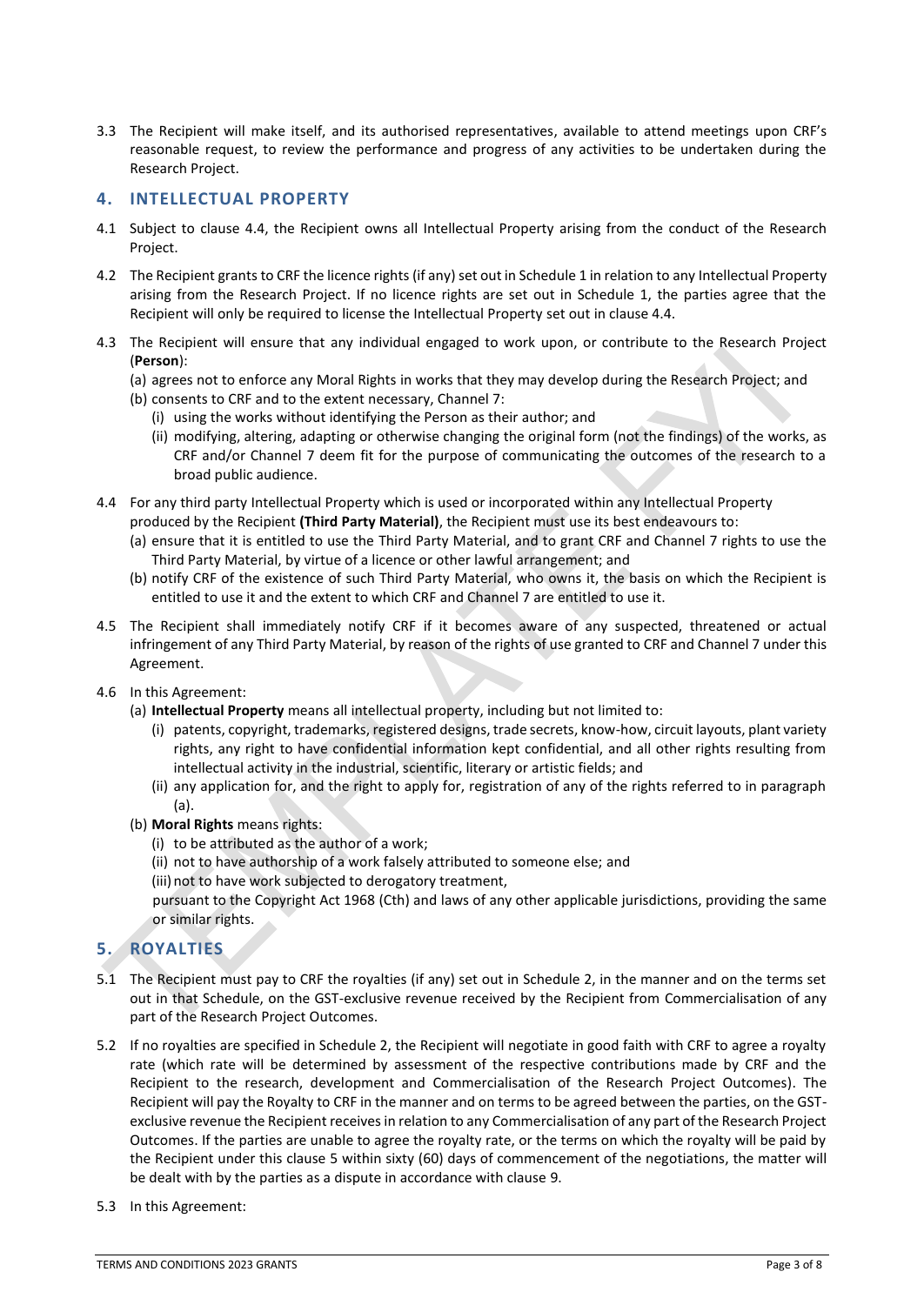- (a) **Research Project Outcomes** means all outcomes arising from the Research Project, including without limitation all discoveries, inventions, products, processes, documents and materials produced or developed (including any Intellectual Property) by the Recipient during the Research Project;
- (b) **Commercialisation** means to:
	- (i) manufacture, sell, hire, or exploit a product or process that uses or incorporates any of the Research Project Outcomes;
	- (ii) provide a service that uses or incorporates any of the Research Project Outcomes; or
	- (iii) grant a licence or sub-licence to a third party to do any of those things.

## **6. INDEMNITY, RELEASE AND INSURANCE**

- 6.1 The Recipient indemnifies CRF and each of its agents, contractors, employees and officers (**those indemnified**) against any liability, loss, claim (including third party claim), damage, expense and cost (whether incurred by, or awarded against, those indemnified) that they may suffer or incur as a result of, or in connection with:
	- (a) any breach of this Agreement by the Recipient;
	- (b) the Research Project;
	- (c) the information disclosed in the expression of interest or application form, for the Grant; or
	- (d) any act or omission (including without limitation, any negligence, fraud or wilful default) of the Recipient, its agents, contractors, employees and officers.
- 6.2 To the maximum extent permitted by law CRF excludes, and the Recipient releases CRF from, any liability, loss, claim (including third party claim), damage, expense or cost which may be suffered or incurred by the Recipient as a result of, or in connection with:
	- (a) the Research Project;
	- (b) CRF's assessment and processing of any information disclosed in the expression of interest, or application form, for the Grant; or
	- (c) any act or omission (including without limitation, any negligence) of CRF, its agents, contractors, employees and officers.
- 6.3 The Recipient shall take out and maintain adequate public liability, product liability, professional indemnity, and any other insurance necessary to cover any liability that the Recipient may incur in connection with this Agreement. The Recipient acknowledges and agrees that it remains responsible for assessing and considering the risks and scope of the insurances required by this Agreement.
- 6.4 Certificates of currency must be submitted to CRF within 30 days of its request. If the Recipient fails to take out and maintain insurance policies in accordance with clause 6.3, CRF may (but is not obliged to):
	- (a) take out and maintain any such insurance and deduct or charge the cost of effecting it, to the Recipient; and/or
	- (b) refuse to make any further payments to the Recipient (under this Agreement or any other document) until the insurance policies and certificates of currency are submitted to CRF.
- 6.5 The Recipient's liability under the indemnity in this clause 6.1 will be reduced proportionately to the extent that any negligent act or omission of CRF or its officers, employees, sub-contractors or agents contributed to the relevant loss or liability.

# **7. TERMINATION**

- 7.1 CRF may immediately terminate this Agreement and discontinue the Grant upon written notice to the Recipient if:
	- (a) the Recipient breaches any of its obligations in this Agreement, and fails to remedy the breach within 30 days of receiving written notification from CRF requiring it to do so;
	- (b) the Recipient uses any part of the Grant for a purpose other than the Research Project, except with CRF's prior written consent;
	- (c) the Recipient receives funding from a source other than CRF in respect of the same research activities;
	- (d) the Recipient commits a breach of any of its warranties;
	- (e) the Recipient undertakes any acts or omissions which, in the opinion of CRF, bring or may bring it into disrepute, or damage the reputation and good corporate standing of CRF;
	- (f) the Recipient has suffered, or in CRF's opinion, is in jeopardy of suffering, an event of bankruptcy, insolvency, liquidation, external administration or receivership;
	- (g) where the Recipient is a body corporate, it amends or repeals its Articles of Association, Rules or Constitution so as to materially change its objects or purposes; or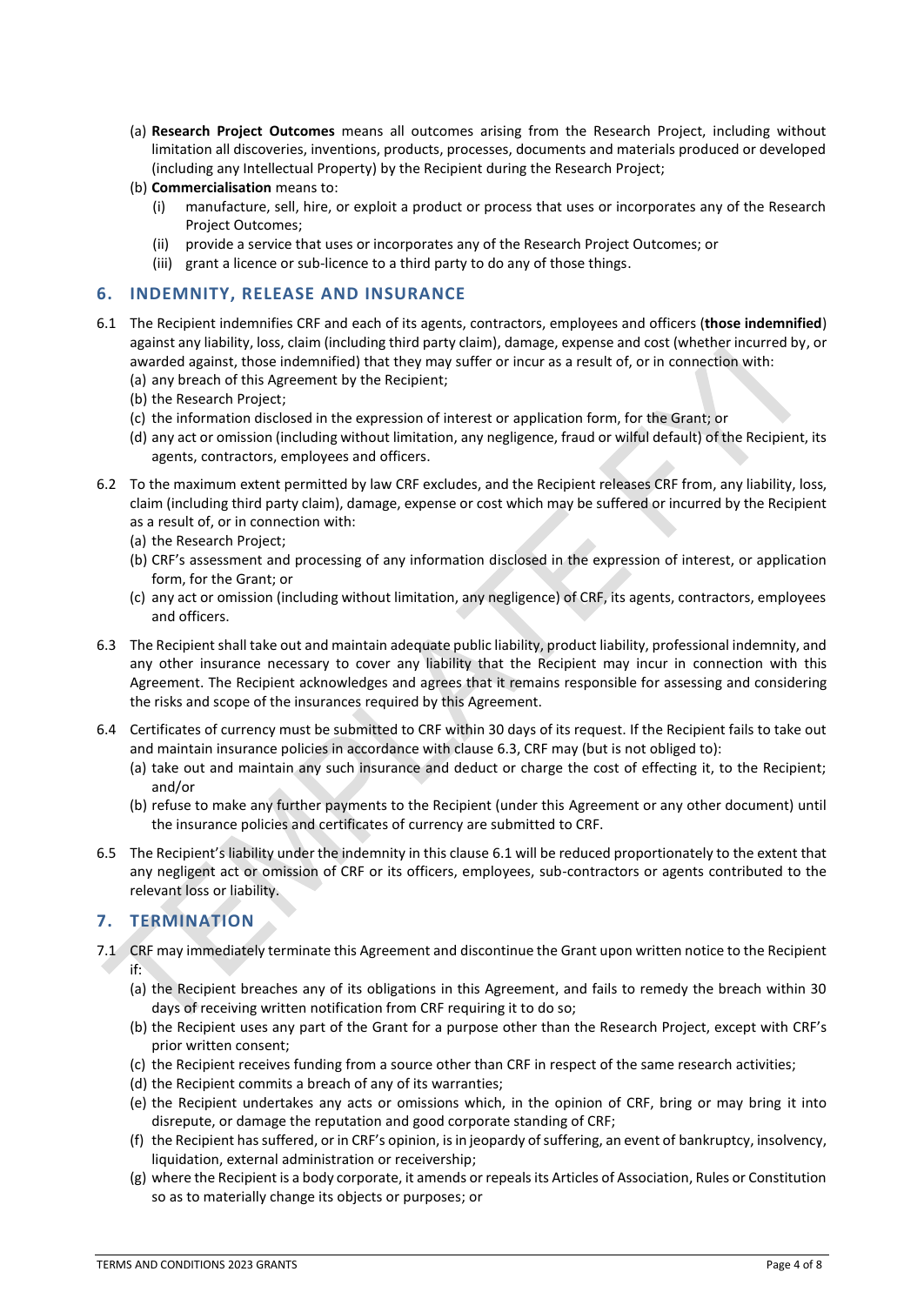- (h) the Recipient does not commence the project within 6 months of the start of the Grant Funding Period unless otherwise agreed by CRF in writing.
- 7.2 If CRF terminates the Agreement:
	- (a) it may, in its absolute discretion, require the Recipient to refund to CRF any part of the Grant already paid to the Recipient. If CRF exercises that discretion, the refund must be made without set-off, deduction or withholding, within 10 business days of written notice to the Recipient;
	- (b) the Recipient must return or destroy (at CRF's option) any confidential information of CRF that is in the Recipient's possession or control, provided that the Recipient may retain 1 copy of CRF's confidential information for audit and corporate governance purposes;
	- (c) CRF may in its absolute discretion require the Recipient to immediately cease using any logo or other reference to CRF in connection with the Research Project, and destroy or return to CRF any material bearing such logos or other references; and
	- (d) any rights and remedies of the parties accrued prior to termination will not be affected.

# **8. GOODS AND SERVICES TAX**

- 8.1 Where any supply to be made by one party (**GST Supplier**) to another party (**GST Recipient**) under or in connection with this Agreement is subject to GST (other than a supply the consideration for which is specifically described in this Agreement as 'GST inclusive'):
	- (a) the consideration payable or to be provided for that supply but for the application of this clause 7 (**GST Exclusive Consideration**) shall be increased by, and the GST Recipient shall pay to the GST Supplier, an amount equal to the GST payable by the GST Supplier in respect of that supply; and
	- (b) the GST Recipient must pay that additional amount at the same time and in the same manner as the GST Exclusive Consideration payable or to be provided for that supply.
- 8.2 If any payment to be made to a party under or in connection with this Agreement is a reimbursement or indemnification of an expense or other liability incurred or to be incurred by that party, then the amount of the payment must be reduced by the amount of any input tax credit to which that party is entitled for that expense or other liability, such reduction to be effected before any increase in accordance with clause 8.1(a).
- 8.3 Notwithstanding any other provision of this Agreement, the GST Recipient need not make any payment for a taxable supply made by the GST Supplier under or in connection with this Agreement until the GST Supplier has given the GST Recipient a tax invoice in respect of that taxable supply.
- 8.4 A word or expression used in this clause which is defined in the *A New Tax System (Goods and Services Tax) Act 1999* (Cth) has the same meaning in this clause 8.
- 8.5 It is the understanding of the parties that if the Recipient is registered or required to be registered for GST purposes, the Grant will constitute consideration for a taxable supply made by the Recipient. In those circumstances, the amount of the Grant will be increased in accordance with clause 8.1.

# **9. DISPUTE RESOLUTION**

- 9.1 A party must not start arbitration or court proceedings (except proceedings seeking interlocutory relief) in respect of a dispute (**Dispute**) arising out of this Agreement unless it has complied with this clause 8.
- 9.2 A party claiming that a Dispute has arisen must notify the other party in writing (**Dispute Notice**).
- 9.3 The parties must each use their best endeavours to resolve the Dispute.
- 9.4 If the parties have not been able to resolve the Dispute within 14 days after the issue of a Dispute Notice, either party may refer the dispute to mediation by the Australian Disputes Centre (**ADC**) for resolution in accordance with the ADC Guidelines for Commercial Mediation.
- 9.5 Each party must bear its own costs of resolving a Dispute under this clause 9, and the parties to the Dispute must bear equally the costs of any appointed person and independent premises used for resolving or attempting to resolve the Dispute.
- 9.6 If a party to a Dispute does not comply with any of its obligations pursuant to clauses 9.1 to 9.4, the other party to the Dispute will not be bound by those clauses.
- 9.7 If the Dispute has not been resolved within 45 days from the date of issue of the Dispute Notice (or such other period agreed between the parties), a party that has complied with clauses 9.1 to 9.4 may terminate the dispute resolution process by giving notice to the other party to the Dispute.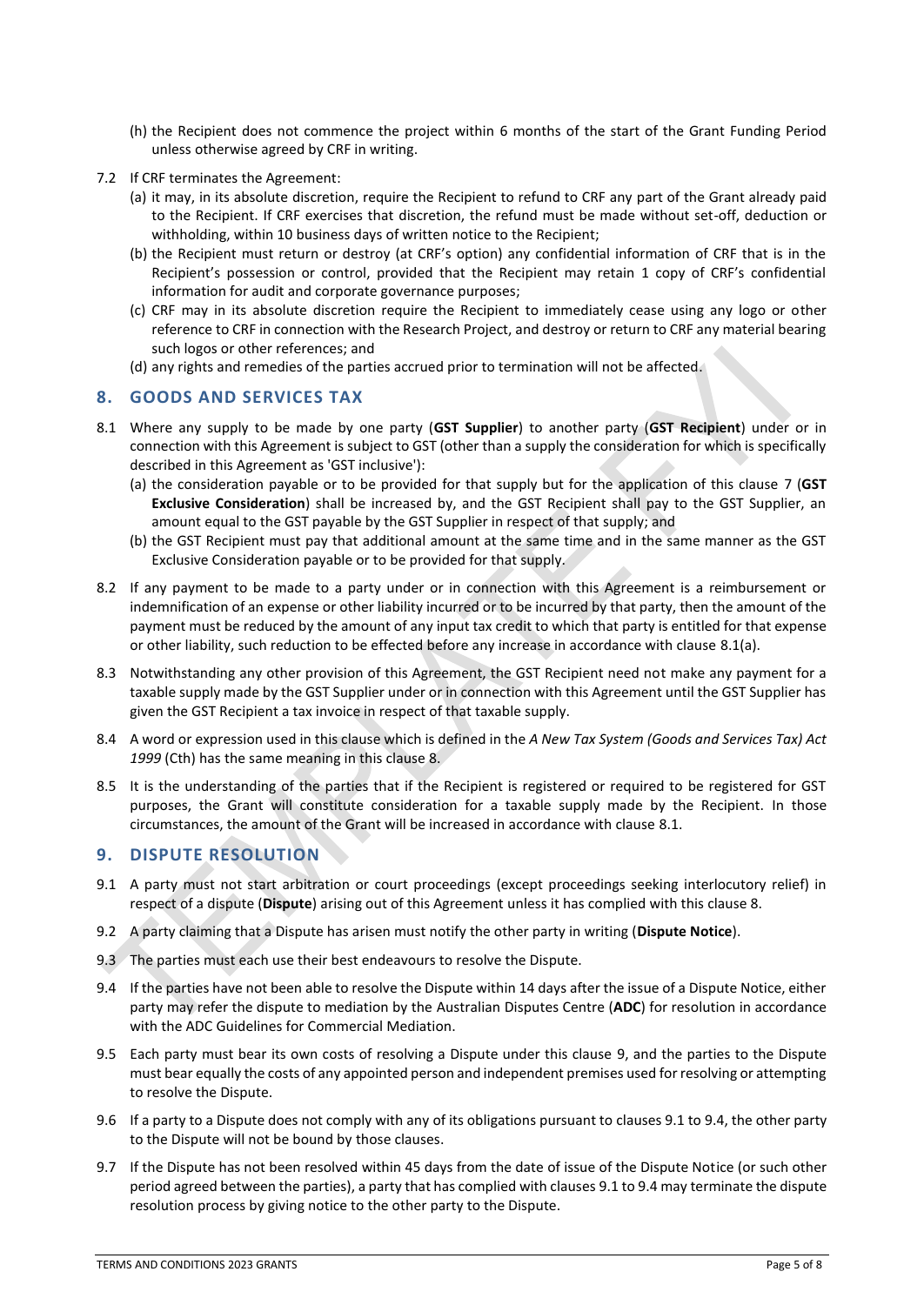9.8 The parties acknowledge that the purpose of any exchange of information or documents, or the making of any settlement offer under this clause 9, is an attempt to settle the dispute between the parties. Neither party may use any information or documents obtained through the dispute resolution process for any other purposes.

## **10. SEVERABILITY**

Any clause of this Agreement (or part of it) that is illegal or unenforceable may be severed, and the remaining clauses of this Agreement will remain in full force and effect.

## **11. SURVIVAL**

Any indemnity, obligation of confidentiality or other term by its nature intended to survive termination of this Agreement survives termination of this Agreement.

### **12. WAIVER**

A waiver of a right, power or remedy must be in writing and signed by the party giving the waiver.

### **13. ASSIGNMENT AND ENCUMBRANCES**

The Recipient must not encumber, transfer or assign, or attempt to encumber, transfer or assign any:

- (a) part of the Grant received from CRF; or
- (b) its rights or obligations under this Agreement,

except with the prior written consent of CRF.

### **14. GOVERNING LAW**

This Agreement is governed by the laws of South Australia and the parties submit to the non-exclusive jurisdiction of the courts of South Australia.

## **15. INTERPRETATION AGAINST PROPONENT**

A rule of construction does not apply to the disadvantage of a party because the party was responsible for the preparation of this Agreement or any part of it.

### **16. RELATIONSHIP BETWEEN THE PARTIES**

- 16.1 The parties acknowledge and agree that nothing in this Agreement constitutes a relationship of employer and employee, principal and agent, partnership or joint venture between the parties.
- 16.2 Neither party has the authority to bind the other party in any manner whatsoever, without the written approval of the other party.

#### **17. NOTICES**

- 17.1 A party giving a notice under this Agreement must do so in writing:
	- (a) to the address set out in clause 17.3 below, as may be varied from time to time; and
	- (b) by hand delivery, post, facsimile or electronic mail to that address.
- 17.2 A notice given in accordance with clause 17.1 is taken to be received:
	- (a) if hand delivered, on delivery;
	- (b) if sent by post, 3 days after the date of posting (if posted to an address within Australia) or 7 days after the date of posting (if posted to an address outside of Australia);
	- (c) if sent by facsimile, when the sender's facsimile system generates a message confirming successful transmission of the total number of pages to the correct facsimile address; and
	- (d) if sent by electronic mail, when the sender's electronic mail system generates a message confirming successful transmission of the electronic mail to the correct address.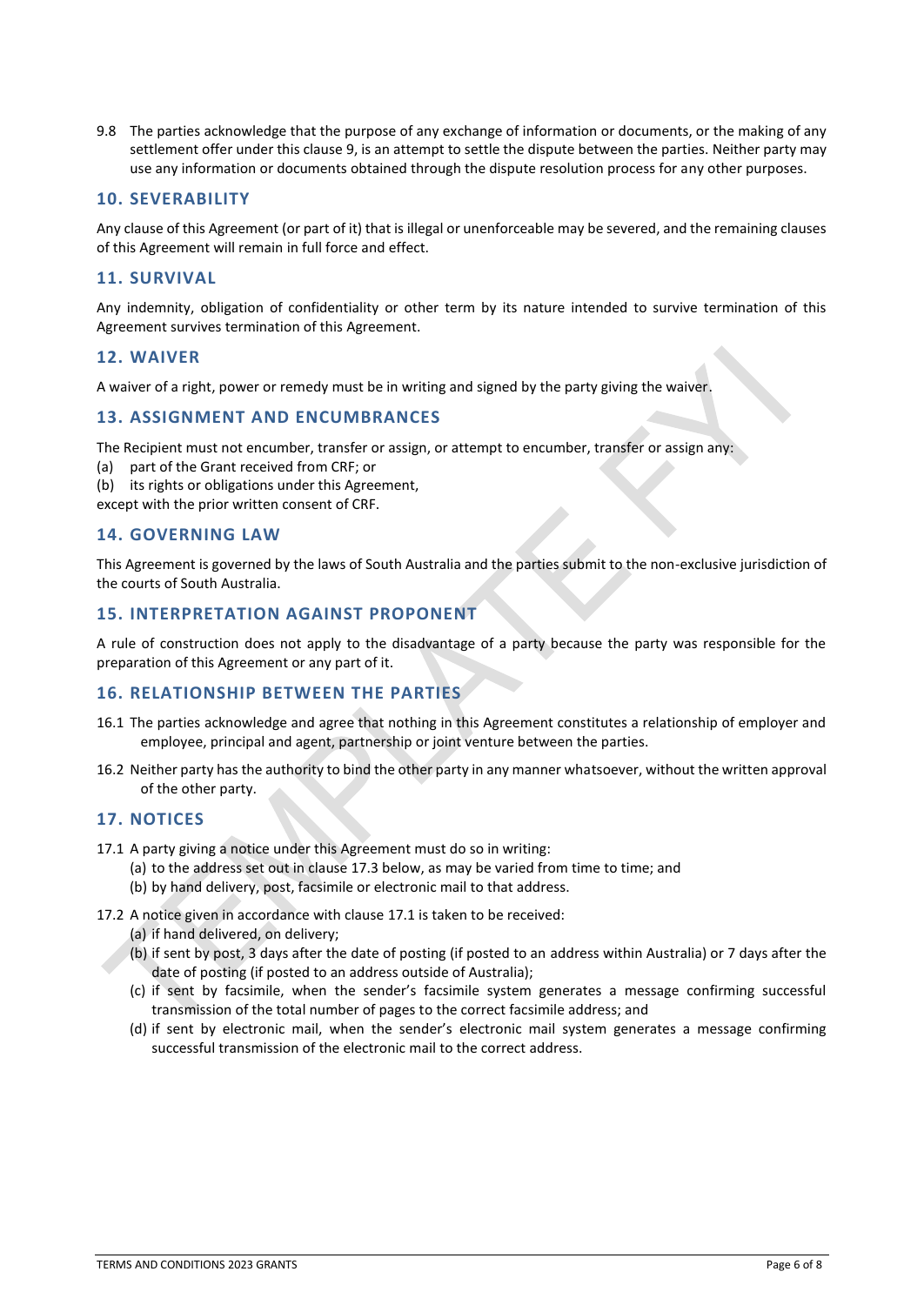|  |  |  |  |  | 17.3 Notices may be delivered to the following addresses, as varied by written notice from time to time: |
|--|--|--|--|--|----------------------------------------------------------------------------------------------------------|
|--|--|--|--|--|----------------------------------------------------------------------------------------------------------|

### **To CRF:**

| <b>Physical address:</b> | The Channel Seven Children's Research Foundation |  |  |
|--------------------------|--------------------------------------------------|--|--|
|                          | 341 Port Road, Hindmarsh SA 5010                 |  |  |
| Email:                   | crf@crf.org.au                                   |  |  |

# **To the Recipient**,«Administering\_Institution»: *[insert details:]*

| <b>Physical address:</b>                |  |
|-----------------------------------------|--|
|                                         |  |
| Email:                                  |  |
| <b>18. EXECUTION</b>                    |  |
| Project Title:                          |  |
| Project Reference:                      |  |
| \$ (excl GST)<br><b>Grant Amount:</b>   |  |
| Chief Investigator:                     |  |
| Signed by an Authorised Officer of      |  |
| Signature:                              |  |
| <b>Position:</b>                        |  |
| <b>Print Name:</b>                      |  |
| Date:                                   |  |
| Acknowledged by the Chief Investigator: |  |
| Signature:                              |  |
| <b>Print Name:</b>                      |  |
| <b>Position:</b>                        |  |
| Date:                                   |  |

Signed by an Authorised Officer of the Channel 7 Children's Research Foundation of South Australia Incorporated:

| Signature:         |  |
|--------------------|--|
| <b>Print Name:</b> |  |
| <b>Position:</b>   |  |
| Date:              |  |